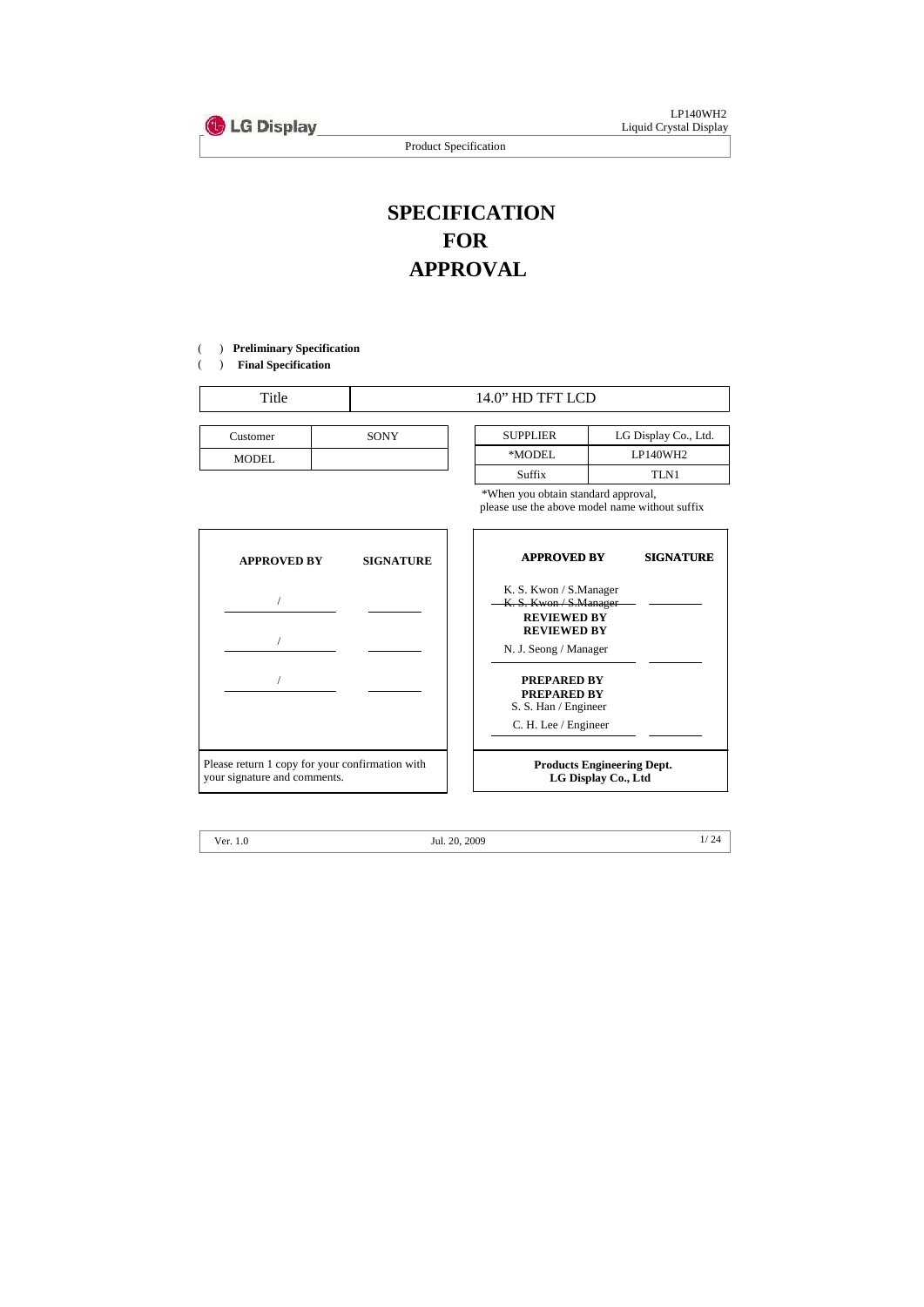

# Contents

| N <sub>o</sub> | <b>ITEM</b>                       | Page           |
|----------------|-----------------------------------|----------------|
|                | <b>COVER</b>                      | 1              |
|                | <b>CONTENTS</b>                   | $\overline{2}$ |
|                | <b>RECORD OF REVISIONS</b>        | 3              |
| $\mathbf{1}$   | <b>GENERAL DE SCRIPTION</b>       | $\overline{4}$ |
| $\overline{2}$ | ABSOLUTE MAXIMUM RATINGS          | 5              |
| 3              | ELECTRICAL SPECIFICATIONS         |                |
| $3-1$          | ELECTRICAL CHARACTREISTICS        | 6              |
| $3-2$          | <b>INTERFACE CO NNECTIONS</b>     | $\overline{7}$ |
| $3 - 3$        | LVDS SIGNAL TIMING SPECIFICATION  | $8-9$          |
| $3-4$          | SIGNAL TIMING SPECIFICATIONS      | 10             |
| $3 - 5$        | SIGNAL TIMING WAVEFORMS           | 10             |
| $3 - 6$        | <b>COLOR INPUT DATA REFERNECE</b> | 11             |
| $3 - 7$        | POWER SEQUENCE                    | $12 - 13$      |
| $\overline{4}$ | OPTICAL SFECIFICATIONS            | $14 - 16$      |
| 5              | MECHANICAL CHARACTERISTICS        | $17-19$        |
| 6              | <b>RELIABLITY</b>                 | 20             |
| $\tau$         | <b>INTERNATIONAL STANDARDS</b>    |                |
| $7-1$          | <b>SAFETY</b>                     | 21             |
| $7 - 2$        | <b>EMC</b>                        | 21             |
| $8\,$          | <b>PACKING</b>                    |                |
| $8 - 1$        | DESIGNATION OF LOT MARK           | 22             |
| $8-2$          | PACKING FORM                      | 22             |
| 9              | <b>PRECAUTIONS</b>                | 23-24          |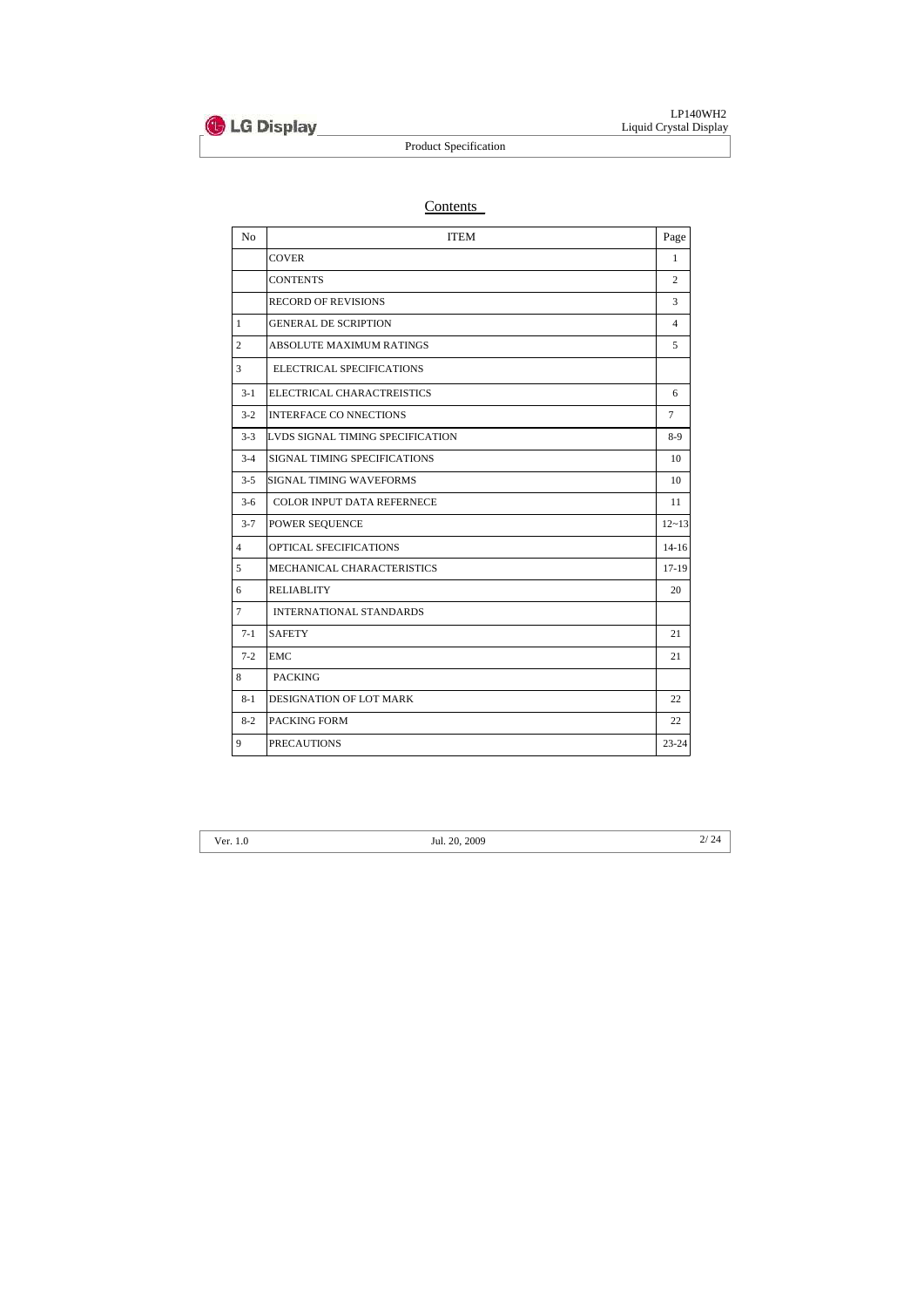

LP140WH2 Liquid Crystal Display

Product Specification

# **RECORD OF REVISIONS**

| Revision No | <b>Revision Date</b> | Page          | Description                                            | <b>EDID</b><br>ver |
|-------------|----------------------|---------------|--------------------------------------------------------|--------------------|
| 0.0         | Apr. 06. 2009        | $\frac{1}{2}$ | First Draft (Preliminary Specification)                | $0.0\,$            |
| 0.1         | Jul. 02. 2009        | 6             | Change PWM Duty (Min.): $12.5\% > 5.0\%$               |                    |
|             |                      | $6\,$         | Change LE D Backlig ht Life time (10,000Hrs>12,000Hrs) |                    |
| $1.0\,$     | Jul. 20. 2009        | $6\,$         | Update electrical characteristics (Update TBD items)   |                    |
|             |                      | $14 - 15$     | Update optical specification (Update TBD items)        |                    |
|             |                      |               |                                                        |                    |
|             |                      |               |                                                        |                    |
|             |                      |               |                                                        |                    |
|             |                      |               |                                                        |                    |
|             |                      |               |                                                        |                    |
|             |                      |               |                                                        |                    |
|             |                      |               |                                                        |                    |
|             |                      |               |                                                        |                    |
|             |                      |               |                                                        |                    |
|             |                      |               |                                                        |                    |
|             |                      |               |                                                        |                    |
|             |                      |               |                                                        |                    |
|             |                      |               |                                                        |                    |
|             |                      |               |                                                        |                    |
|             |                      |               |                                                        |                    |
|             |                      |               |                                                        |                    |
|             |                      |               |                                                        |                    |
|             |                      |               |                                                        |                    |
|             |                      |               |                                                        |                    |
|             |                      |               |                                                        |                    |
|             |                      |               |                                                        |                    |
|             |                      |               |                                                        |                    |
|             |                      |               |                                                        |                    |
|             |                      |               |                                                        |                    |
|             |                      |               |                                                        |                    |
|             |                      |               |                                                        |                    |

| v    | .0 |
|------|----|
| ∙er. |    |
|      |    |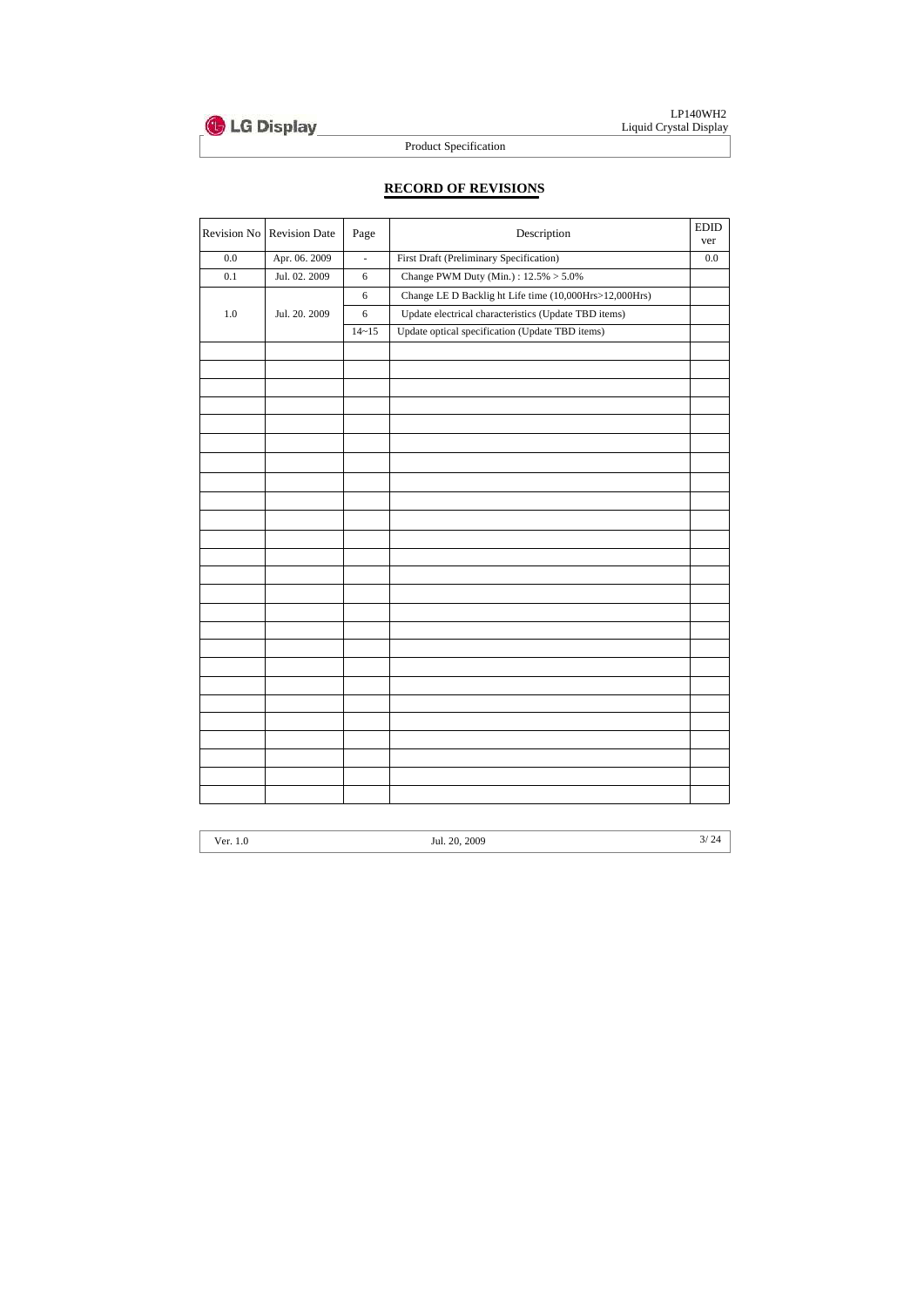

#### **1. General Description**

The LP140WH2 is a Color Active Matrix Liquid Crystal Display with an integral Light Emitting Diode (LED) backlight system. The matrix employs a-Si Thin Film Transistor as the active element. It is a transmissive type display operating in the normally white mode. This TFT-LCD has 15.6 inches diagonally measured active display area with HD resolution(768 vertical by 1366 horizontal pixel array). Each pixel is divided into Red, Green and Blue sub-pixels or dots which are arranged in vertical stripes. Gray scale or the brightness of the sub-pixel color is determined with a 6-bit gray scale signal for each dot, thus, presenting a palette of more than 262,144 colors.

The LP140WH2 has been designed to apply the interface method that enables low power, high speed, low EMI.

The LP140WH2 is intended to support applications where thin thickness, low power are critical factors and graphic displays are important. In combination with the vertical arrangement of the sub-pixels, the LP140WH2 characteristics provide an excellent flat display for office automation products such as Notebook PC.



#### **General Features**

| Active Screen Size       | 14.0 inches diagonal                                                         |  |  |  |  |  |
|--------------------------|------------------------------------------------------------------------------|--|--|--|--|--|
| <b>Outline Dimension</b> | 198.1(V, typ)<br>[mm] (with PCB Board)<br>322.3(H, tvp)<br>3.6(D,max)        |  |  |  |  |  |
| Pixel Pitch              | $0.2265$ mm<br>$0.2265$ mm                                                   |  |  |  |  |  |
| Pixel Format             | 1366 horiz. B y 768 vert. Pixels RGB strip arrangement                       |  |  |  |  |  |
| Color Depth              | 6-bit, 262, 144 colors                                                       |  |  |  |  |  |
| Luminance, White         | $200 \text{ cd/m2}$ (Typ.5 point)                                            |  |  |  |  |  |
| Po wer Consumption       | Total 4.3 Watt(Typ.) @ LCM circuit 1.3 Watt (Typ._Mosaic), B/L 3.0Watt(Typ.) |  |  |  |  |  |
| Weight                   | $320g$ (Max.)                                                                |  |  |  |  |  |
| Displa y Operating Mode  | Transmissive mode, normally white                                            |  |  |  |  |  |
| <b>Surface Treatment</b> | Hard Coating (3H), Glare treatment of the front polarizer                    |  |  |  |  |  |
| RoHS Comply              | Yes                                                                          |  |  |  |  |  |
| Ver. $1.0$               | 4/ 74<br>Jul. 20, 2009                                                       |  |  |  |  |  |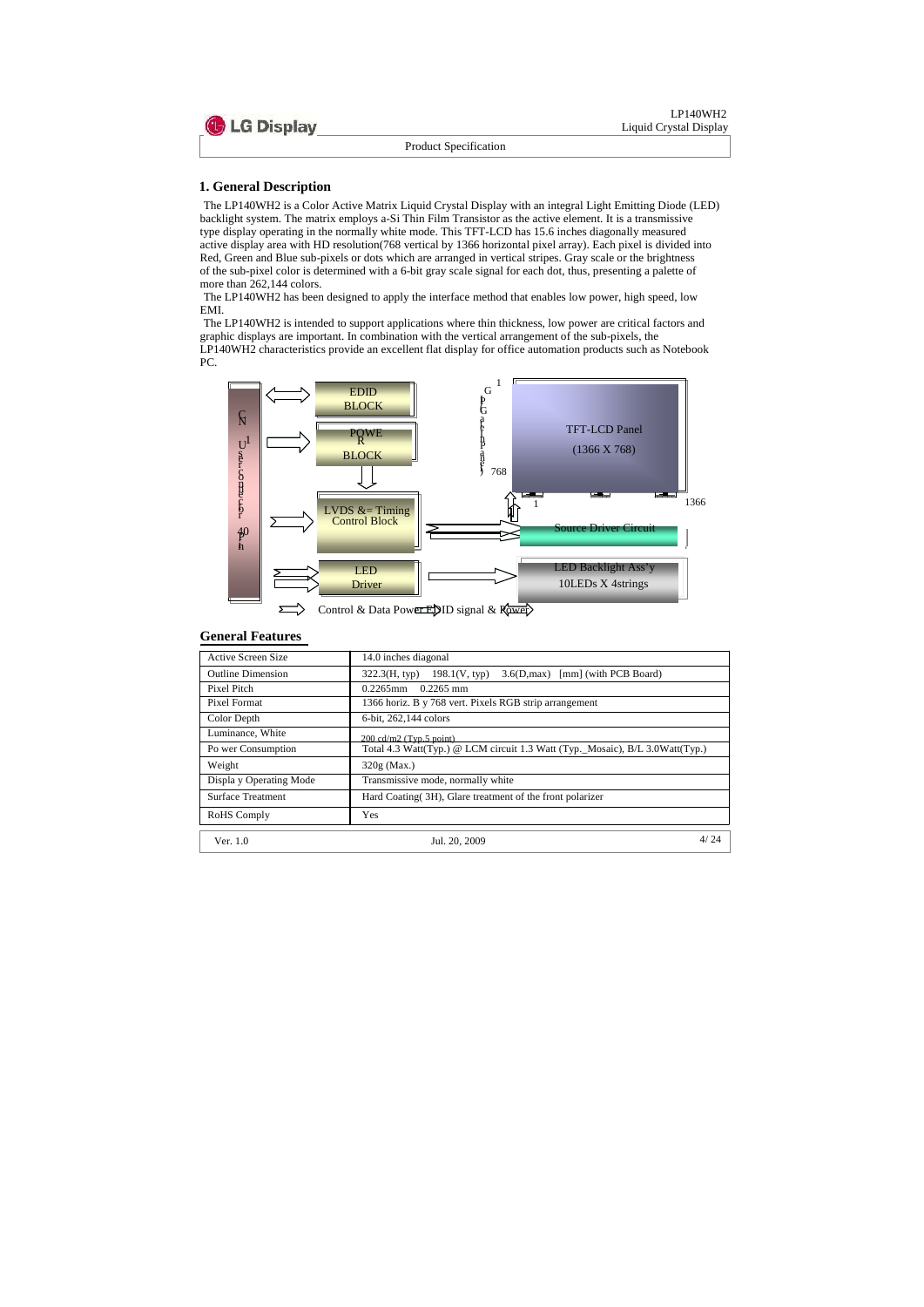

## **2. Absolute Maximum Ratings**

The following are maximum values which, if exceeded, may cause faulty operation or damage to the unit.

| Parameter                         |            |        | Values | Units       | <b>Notes</b>            |  |
|-----------------------------------|------------|--------|--------|-------------|-------------------------|--|
|                                   | Symbol     | Min    | Max    |             |                         |  |
| Power Input Voltage               | VCC        | $-0.3$ | 4.0    | Vdc         | at $25 \pm 5^{\circ}$ C |  |
| <b>Operating Temperature</b>      | <b>TOP</b> |        | 50     | $^{\circ}C$ |                         |  |
| Storage Temperature               | <b>HST</b> | $-20$  | 60     | $^{\circ}C$ |                         |  |
| <b>Operating Ambient Humidity</b> | <b>HOP</b> | 10     | 90     | %RH         |                         |  |
| Storage Humidity                  | <b>HST</b> | 10     | 90     | %RH         |                         |  |

**Table 1. ABSOLUTE MAXIMUM RATINGS**

Note : 1. Temperature and relative humidity range are shown in the figure below. Wet bulb temperature should be 39°C Max, and no condensation of water.



**Dry Bulb Temperature [ ]**

|  | ነበበር<br>20.<br>п |  |
|--|------------------|--|
|  |                  |  |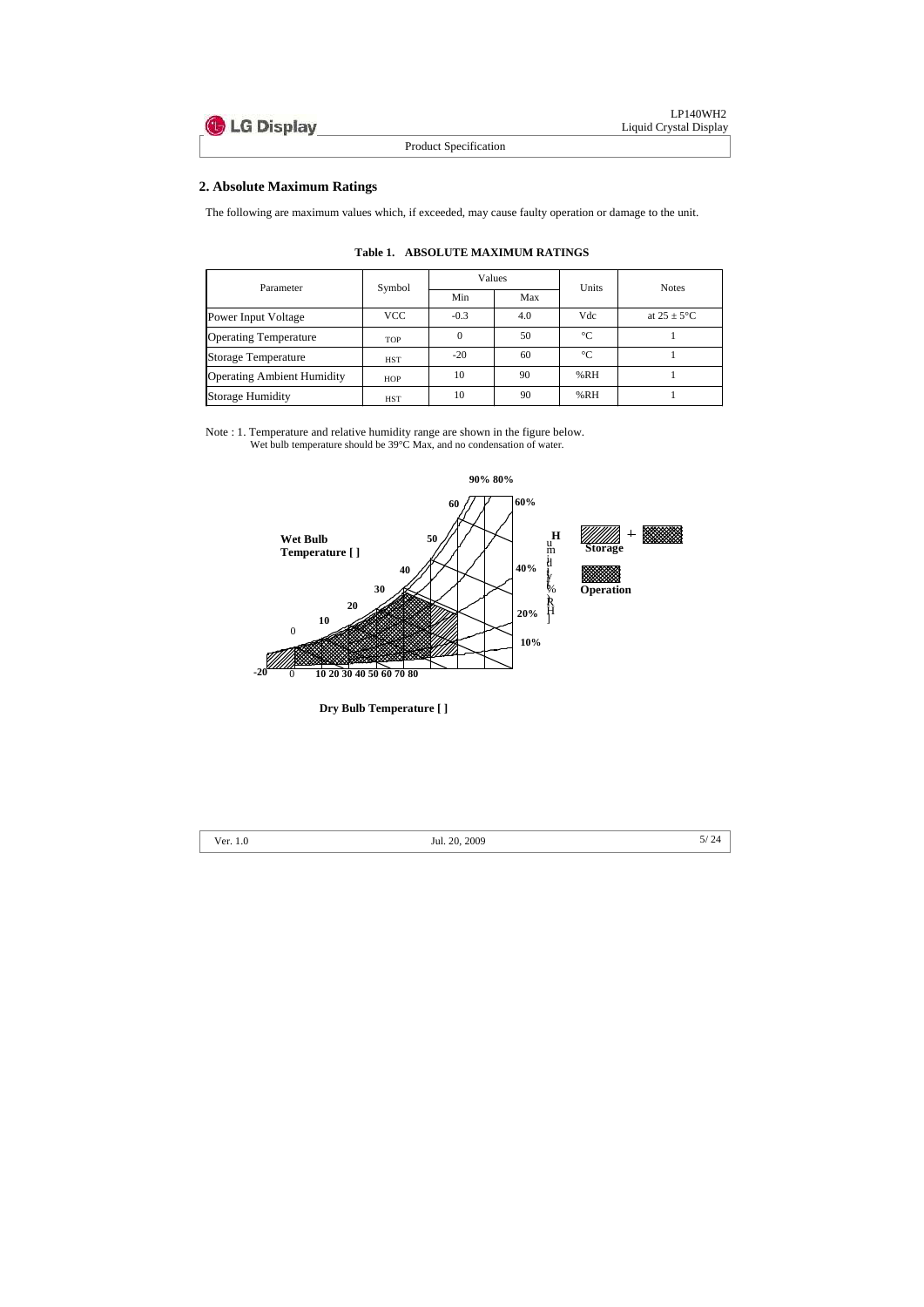

**3. Electrical Specifications**

#### **3-1. Electrical Characteristics**

The LP140WH2 requires two power inputs. The first logic is employed to power the LCD electronics and to drive the TFT array and liquid crystal. The second backlight is the input about LED BL.with LED Driver.

|  | <b>Table 2. ELECTRICAL CHARACTERISTICS</b> |
|--|--------------------------------------------|
|  |                                            |

1. The specified Icc current and power consumption are under the Vcc =  $3.3V$ ,  $25$ ,  $fv = 60Hz$  condition whereas Mosaic pattern is displayed and fv is the frame frequency.

|                                     | Values<br>Min<br>Max<br>Typ<br>3.0<br>3.3<br>3.6<br>Mosaic<br>330<br>390<br>450<br><b>Black</b><br>390<br>460<br>530<br>IC C<br>1.3<br>1.5<br>L.<br>PCC<br>1500<br>$\overline{a}$<br>L,<br>$_{\text{ICC}}$ $_{\text{P}}$<br>90<br>100<br>110<br><b>ZLVDS</b><br>7.0<br>20.0<br>12.0<br>VLED<br>20.0<br>21.0<br>H.F.D<br>3.0<br>3.2<br>PLED<br>1000<br>IL ED P<br>5<br>100<br>20<br>40<br>60<br>ZP W M<br>200<br>2000<br>$\overline{a}$<br><b>FPWM</b> |                        |          |                |                          |               |                |
|-------------------------------------|-------------------------------------------------------------------------------------------------------------------------------------------------------------------------------------------------------------------------------------------------------------------------------------------------------------------------------------------------------------------------------------------------------------------------------------------------------|------------------------|----------|----------------|--------------------------|---------------|----------------|
| Parameter Symbol                    |                                                                                                                                                                                                                                                                                                                                                                                                                                                       |                        |          |                |                          | Unit          | <b>Notes</b>   |
| LOGIC:                              |                                                                                                                                                                                                                                                                                                                                                                                                                                                       |                        |          |                |                          |               |                |
| Power Supply Input Voltage          |                                                                                                                                                                                                                                                                                                                                                                                                                                                       |                        |          |                |                          | V             |                |
|                                     |                                                                                                                                                                                                                                                                                                                                                                                                                                                       |                        |          |                |                          | mA            | 1              |
| Power Supply Input Current          |                                                                                                                                                                                                                                                                                                                                                                                                                                                       |                        |          |                |                          |               |                |
| Power Consumption                   |                                                                                                                                                                                                                                                                                                                                                                                                                                                       |                        |          |                |                          | W             | 1              |
| Power Supply Inrush Current         |                                                                                                                                                                                                                                                                                                                                                                                                                                                       |                        |          |                |                          | mA            |                |
| <b>LVDS</b> Impedance               |                                                                                                                                                                                                                                                                                                                                                                                                                                                       |                        |          |                |                          |               | $\overline{2}$ |
| <b>BACKLIGHT: (with LED Driver)</b> |                                                                                                                                                                                                                                                                                                                                                                                                                                                       |                        |          |                |                          |               |                |
| <b>LED Power Input Voltage</b>      |                                                                                                                                                                                                                                                                                                                                                                                                                                                       |                        |          |                |                          | $\mathbf{V}$  |                |
| <b>LED Power Input Current</b>      |                                                                                                                                                                                                                                                                                                                                                                                                                                                       |                        |          |                |                          | mA            | 3              |
| <b>LED Power Consumption</b>        |                                                                                                                                                                                                                                                                                                                                                                                                                                                       |                        |          |                |                          | W             | 3              |
| <b>LED Power Inrush Current</b>     |                                                                                                                                                                                                                                                                                                                                                                                                                                                       |                        |          |                |                          | mA            |                |
| PWM Dimming (Duty) Ratio            |                                                                                                                                                                                                                                                                                                                                                                                                                                                       |                        |          |                |                          | $\frac{0}{0}$ | 4              |
| PWM Impedance                       |                                                                                                                                                                                                                                                                                                                                                                                                                                                       |                        |          |                |                          | $\mathbf{k}$  |                |
| <b>PWM</b> Frequency                |                                                                                                                                                                                                                                                                                                                                                                                                                                                       |                        |          |                |                          | Hz.           | 5              |
| <b>PWM High Level Voltage</b>       |                                                                                                                                                                                                                                                                                                                                                                                                                                                       | $VPWM-H$               | 3.0      | Ξ.             | 5.5                      | V             |                |
| PWM Low Level Voltage               |                                                                                                                                                                                                                                                                                                                                                                                                                                                       |                        | $\Omega$ | $\blacksquare$ | 0.5                      | V             |                |
| LED_EN High Voltage                 |                                                                                                                                                                                                                                                                                                                                                                                                                                                       | <del>VP W M L</del>    | 3.0      |                | 5.5                      | V             |                |
| <b>LED_EN Low Voltage</b>           |                                                                                                                                                                                                                                                                                                                                                                                                                                                       | VLED_EN_H<br>VLED_EN_L | $\Omega$ | $\blacksquare$ | 0.5                      | V             |                |
| Life Time                           |                                                                                                                                                                                                                                                                                                                                                                                                                                                       |                        | 12,000   |                | $\overline{\phantom{a}}$ | <b>Hrs</b>    | 6              |

Note)

2. This impedance value is needed to proper display and measured form LVDS Tx to the mating connector.

| $22,11 = 00112$ condition |  |  |  |  |  |  |  |
|---------------------------|--|--|--|--|--|--|--|
|                           |  |  |  |  |  |  |  |
|                           |  |  |  |  |  |  |  |
|                           |  |  |  |  |  |  |  |
|                           |  |  |  |  |  |  |  |
|                           |  |  |  |  |  |  |  |
|                           |  |  |  |  |  |  |  |

3. The specified LED current and power consumption are under the Vled = 12.0V , 25 , Dimming of Max luminance whereas White pattern is displayed and fv is the frame frequency.

4. The operation of LED Driver below minimum dimming ratio may cause flickering or reliability issue.

- 5. This Spec. is not effective at 100% dimming ratio as an exception because it has DC level equivalent to 0Hz. In spite of acceptable range as defined, the PWM Frequency should be fixed and stable for more consistent brightness control at any specific level desired.
- 6. The life time is determined as the time at which brightness of LCD at the typical LED current is 50% compare to that of minimum value specified in table 7. under general user condition.

| er.<br>v<br>٠<br>×<br>× | I |
|-------------------------|---|
|                         |   |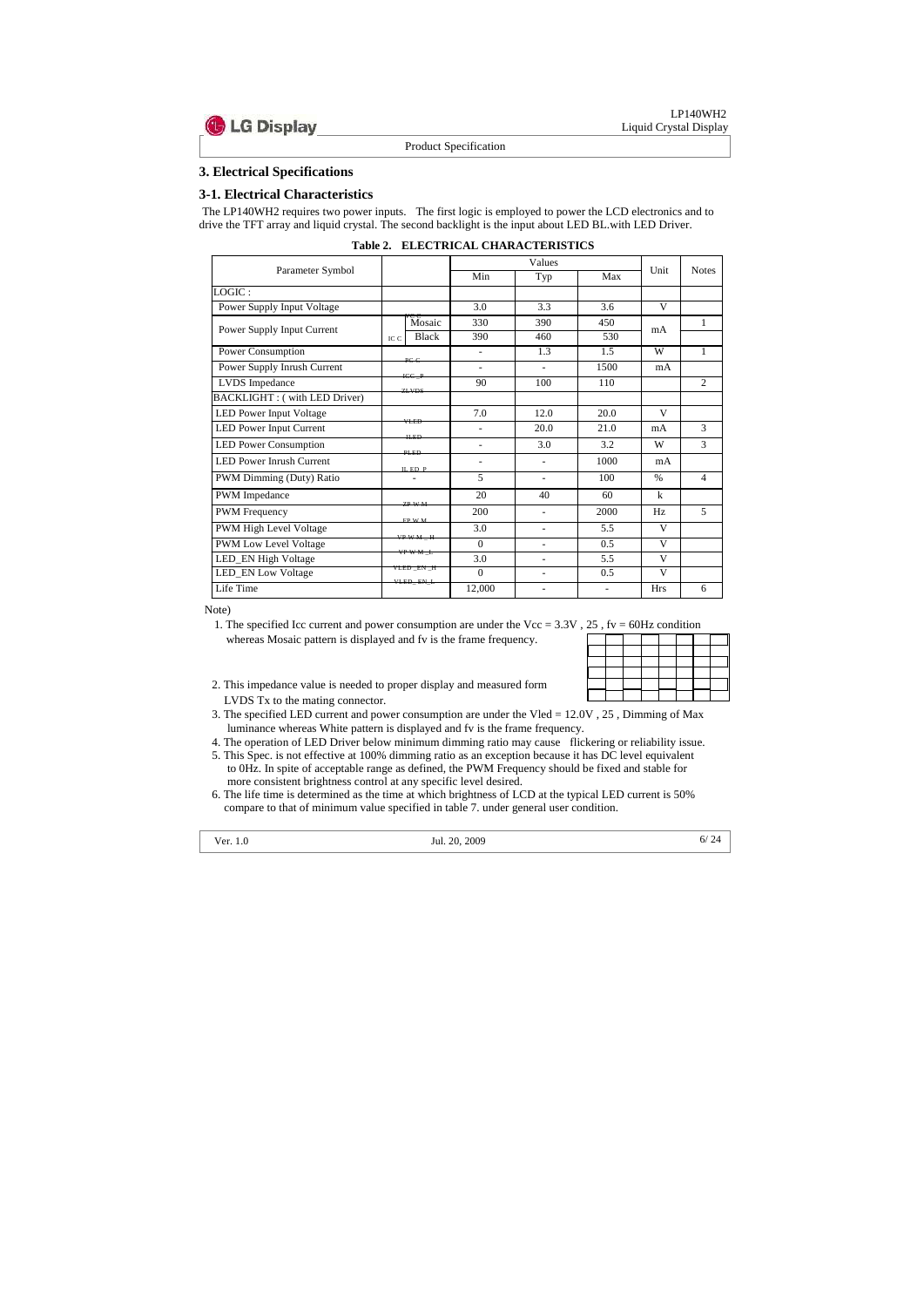

#### **3-2. Interface Connections**

This LCD employs one interface connections, a 40 pin connector is used for the module electronics interface and LED Driver.

The electronics interface connector is a model IS050-L40B-C1 manufactured by I-PEX.

|                | Table 3. MODULE CONNECTOR PIN CONFIGURATION (CN1) |                                        |                                                            |  |  |  |  |
|----------------|---------------------------------------------------|----------------------------------------|------------------------------------------------------------|--|--|--|--|
| Pin            | Symbol                                            | Description                            | <b>Notes</b>                                               |  |  |  |  |
| $\mathbf{1}$   | NC                                                | No connection                          |                                                            |  |  |  |  |
| $\mathbf{2}$   | <b>VCC</b>                                        | Power Supply, 3.3V Typ.                |                                                            |  |  |  |  |
| 3              | <b>VCC</b>                                        | Power Supply, 3.3V Typ.                |                                                            |  |  |  |  |
| $\overline{4}$ | <b>V EEDID</b>                                    | DDC 3.3V power                         | 1, Interface chips                                         |  |  |  |  |
| 5              | NC                                                | No Connection                          | 1.1 LCD : SW, SW0624 (LCD Controller)                      |  |  |  |  |
| 6              | <b>CIK EEDID</b>                                  | DDC Clock                              | including LVDS Receiver                                    |  |  |  |  |
| $\tau$         | <b>DATA EEDID</b>                                 | DDC Data                               | 1.2 System: THC63LVDF823A<br>or equivalent                 |  |  |  |  |
| 8              | Odd RIN 0                                         | Negative LVDS differential data input  | * Pin to Pin compatible with LVDS                          |  |  |  |  |
| 9              | Odd RIN 0+                                        | Positive LVDS differential data input  |                                                            |  |  |  |  |
| 10             | <b>GND</b>                                        | Ground                                 | 2. Connector                                               |  |  |  |  |
| 11             | Odd RIN 1                                         | Negative LVDS differential data input  | 2.1 LCD:CABLINE-VS RECE ASS'Y, I-PEX<br>GT05Q-40S-H10, LSM |  |  |  |  |
| 12             | Odd RIN 1-1                                       | Positive LVDS differential data input  | IS050-L40B-C10, UJU                                        |  |  |  |  |
| 13             | <b>GND</b>                                        | Ground                                 | or equivalent                                              |  |  |  |  |
| 14             | Odd RIN 2-                                        | Negative LVDS differential data input  | 2.2 Mating: CABLINE-VS PLUG CABLE<br>ASS'Y or equivalent   |  |  |  |  |
| 15             | Odd RIN 2+                                        | Positive LVDS differential data input  | 2.3 Connector pin arrangement                              |  |  |  |  |
| 16             | GND                                               | Ground                                 |                                                            |  |  |  |  |
| 17             | Odd_CLKIN-                                        | Negative LVDS differential clock input |                                                            |  |  |  |  |
| 18             | Odd CLKIN+                                        | Positive LVDS differential clock input |                                                            |  |  |  |  |
| 19             | <b>GND</b>                                        | Ground                                 |                                                            |  |  |  |  |
| 20             | NC                                                | No Connection                          | [LCD Module Rear View]                                     |  |  |  |  |
| 21             | NC No Connection                                  |                                        |                                                            |  |  |  |  |
| 22             | <b>GND</b>                                        | Ground                                 |                                                            |  |  |  |  |
| 23             | NC                                                | No Connection                          |                                                            |  |  |  |  |
| 24             | NC                                                | No Connection                          |                                                            |  |  |  |  |
| 25             | GND                                               | Ground                                 |                                                            |  |  |  |  |
| 26             | NC                                                | No Connection                          |                                                            |  |  |  |  |
| 27             | NC                                                | No Connection                          |                                                            |  |  |  |  |
| 28             | <b>GND</b>                                        | Ground                                 |                                                            |  |  |  |  |
| 29             | NC                                                | No Connection                          |                                                            |  |  |  |  |
| 30             | NC                                                | No Connection                          |                                                            |  |  |  |  |
| 31             | VLED_GND                                          | <b>LED</b> Ground                      |                                                            |  |  |  |  |
| 32             | VLED_GND                                          | <b>LED</b> Ground                      |                                                            |  |  |  |  |
| 33             | VLED_GND                                          | <b>LED</b> Ground                      |                                                            |  |  |  |  |
| 34             | $_{\mathrm{NC}}$                                  | No Connection                          |                                                            |  |  |  |  |
| 35             | <b>BLIM</b>                                       | PWM for Luminance control              |                                                            |  |  |  |  |
| 36             | LED_EN                                            | Backlight On/Off Control               |                                                            |  |  |  |  |
| 37             | $_{\mathrm{NC}}$                                  | No Connection (Reserved)               |                                                            |  |  |  |  |
| 38             | <b>VLED</b>                                       | LED Power Supply (7V-20V)              |                                                            |  |  |  |  |
| 39             | <b>VLED</b>                                       | LED Power Supply (7V-20V)              |                                                            |  |  |  |  |
|                |                                                   |                                        |                                                            |  |  |  |  |
| 40             | <b>VLED</b>                                       | LED Power Supply (7V-20V)              |                                                            |  |  |  |  |
|                | Ver. 1.0                                          | Jul. 20, 2009                          | 7/24                                                       |  |  |  |  |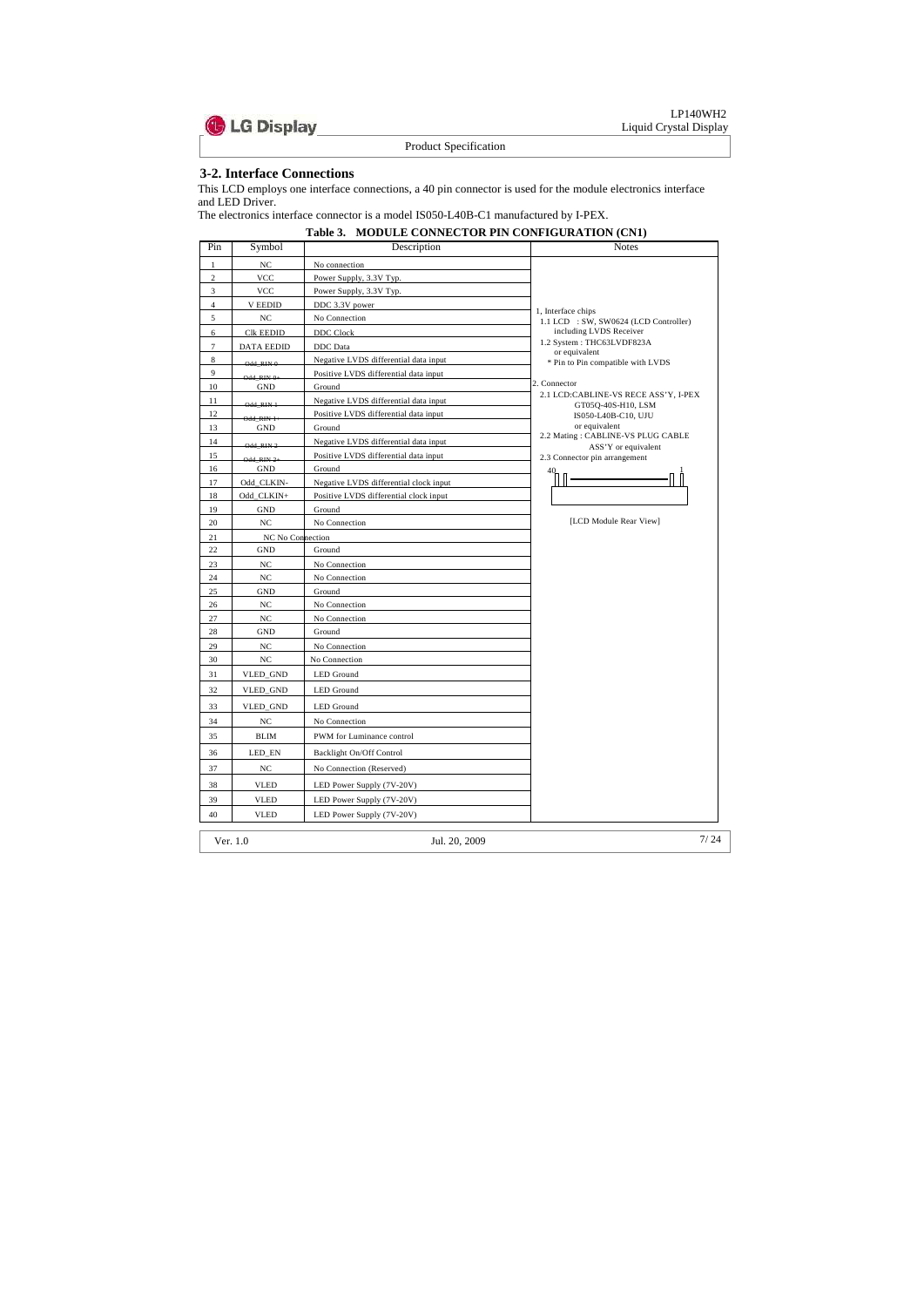

# **3-3. LVDS Signal Timing Specifications**

# **3-3-1. DC Specification**



| Description               | Symb<br>Οl | Min | Max | Unit | <b>Notes</b>             |
|---------------------------|------------|-----|-----|------|--------------------------|
| LVDS Differential Voltage | VID        | 100 | 600 | mV   | $\overline{\phantom{0}}$ |
| LVDS Common mode Voltage  | <b>VCM</b> | 0.6 | 1.8 |      | $\overline{\phantom{0}}$ |
| LVDS Input Voltage Range  | VIN        | 0.3 | 2.1 |      | $\overline{\phantom{0}}$ |

# **3-3-2. AC Specification**

| ы<br>LVDS Clock<br>LVDS Dat a<br>k<br>ா                   |              |        |            |               |                       |  |
|-----------------------------------------------------------|--------------|--------|------------|---------------|-----------------------|--|
| Description                                               | Symbol       | Min    | Max        | Unit          | <b>Notes</b>          |  |
|                                                           | <b>tSKEW</b> | $-400$ | $+400$     | ps            | 85MHz > Fclk<br>65MHz |  |
| <b>LVDS Clock to Data Skew Margin</b>                     | <b>tSKEW</b> | $-600$ | $+600$     | ps            | 65MHz > Fclk<br>25MHz |  |
| LVDS Clock to Clock Skew Margin (Even<br>to Odd)          | tSKEW_EO     | $-1/7$ | $+1/7$     | Tclk          |                       |  |
| Maximum deviation<br>of input clock frequency during SSC  | <b>FDEV</b>  |        | ± 3        | $\frac{0}{0}$ |                       |  |
| Maximum modulation frequency<br>of input clock during SSC | <b>FMOD</b>  |        | <b>200</b> | KHz           |                       |  |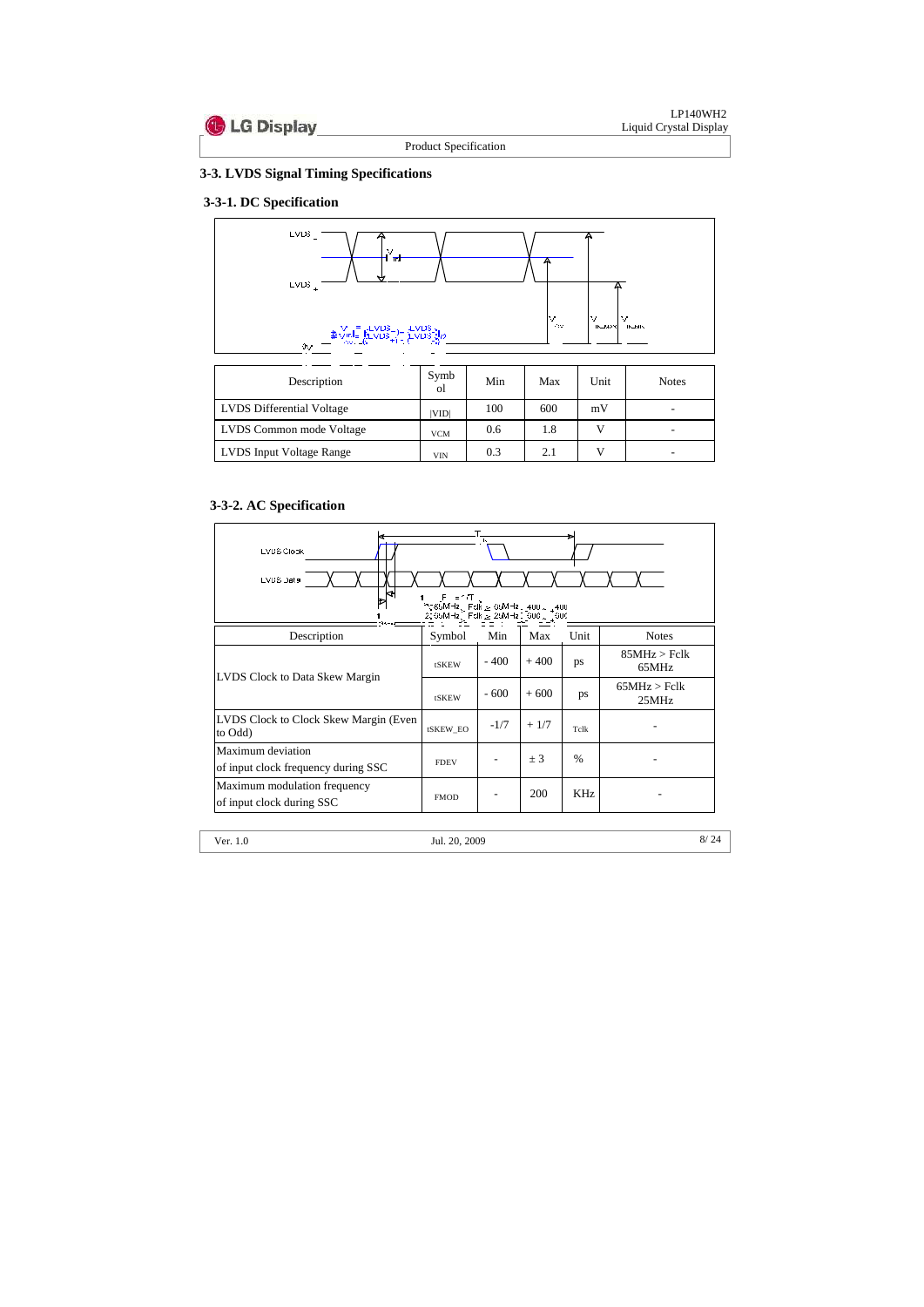

< Clock skew margin between channel >





# **3-3-3. Data Format** 1) LVDS 1 Port

| $RCLK+$ |                              |                                 |                             |
|---------|------------------------------|---------------------------------|-----------------------------|
| $RA+/-$ | R3 R2<br><b>R1 R0</b>        | G0 R5 R4 R3 R2 R1 R0            | G <sub>0</sub><br>R5 R      |
| $RB+/$  | G4 G3<br>G2 G1               | B1 B0 G5 G4 Q3 G2 G1            | <b>BO G5</b><br>B1          |
| $RC+/-$ | <b>B5 B4</b><br><b>B3 B2</b> | DE VSYNC HSYNC B5 B4 B3 B2      | ysync hsync<br>DE           |
| $RD+/-$ | G7 G6<br>R7 R6               | X B7 B6 G7 G6 R7 R6             | $\mathbf X$<br><b>B7</b> B6 |
|         | Previous (N-1)th Cycle       | Current (Nth.) Cycle<br>⊼       | Next (N+1)th Cycle<br>ᅎ     |
|         |                              | <lvds data="" format=""></lvds> |                             |

Ver. 1.0 9/ 24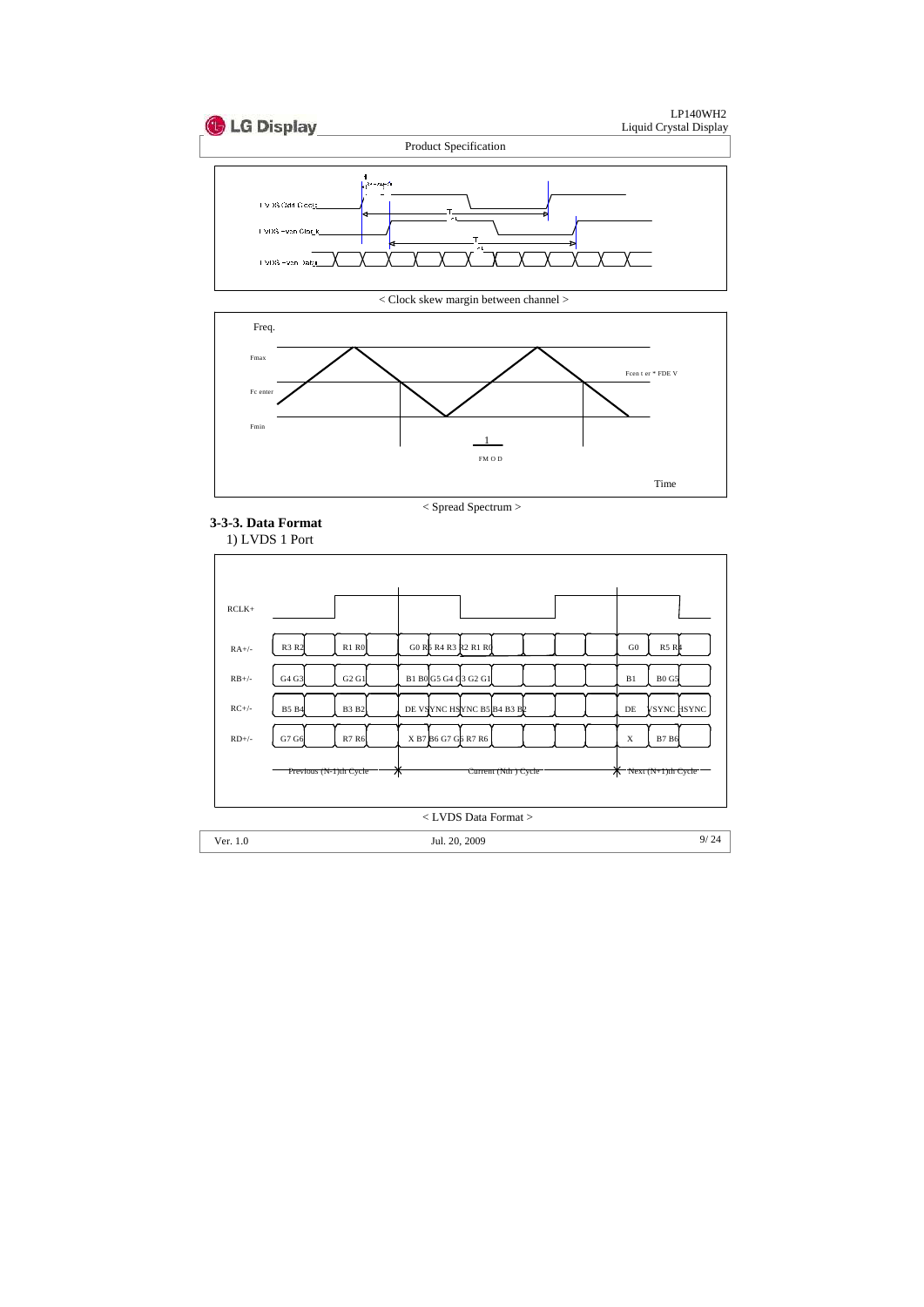

## **3-4. Signal Timing Specifications**

This is the signal timing required at the input of the User connector. All of the interface signal timing should be satisfied with the following specifications and specifications of LVDS Tx/Rx for its proper operation.

|  | <b>Table 4. TIMING TABLE</b> |
|--|------------------------------|
|--|------------------------------|

| <b>ITEM</b> | Symbol       |                      | Min. | Typ. | Max. | Unit       | <b>Note</b> |
|-------------|--------------|----------------------|------|------|------|------------|-------------|
| Delk        | Frequency    | fCLK                 | 66.5 | 72.3 | 76.2 | <b>MHz</b> |             |
|             | Period       | tHP                  | 1430 | 1526 | 1586 |            |             |
| Hsync       | <b>Blank</b> | $tHFP + tWHA + tVBP$ | 64   | 160  | 220  | tCLK       |             |
|             | Active       | tWH                  | 1366 | 1366 | 1366 |            |             |
|             | Period       | $tHFP + tWHA + tVBP$ | 775  | 790  | 801  |            |             |
| Vsync       | <b>Blank</b> | tVP                  | 7    | 22   | 33   | tHP        |             |
|             | Active       | tWH                  | 768  | 768  | 768  |            |             |

DE Mode Only

# **3-5. Signal Timing Waveforms** Condition : VCC =3.3V



|  | Ver. 1.0 | Jul. 20, 2009 | 10/24 |
|--|----------|---------------|-------|
|--|----------|---------------|-------|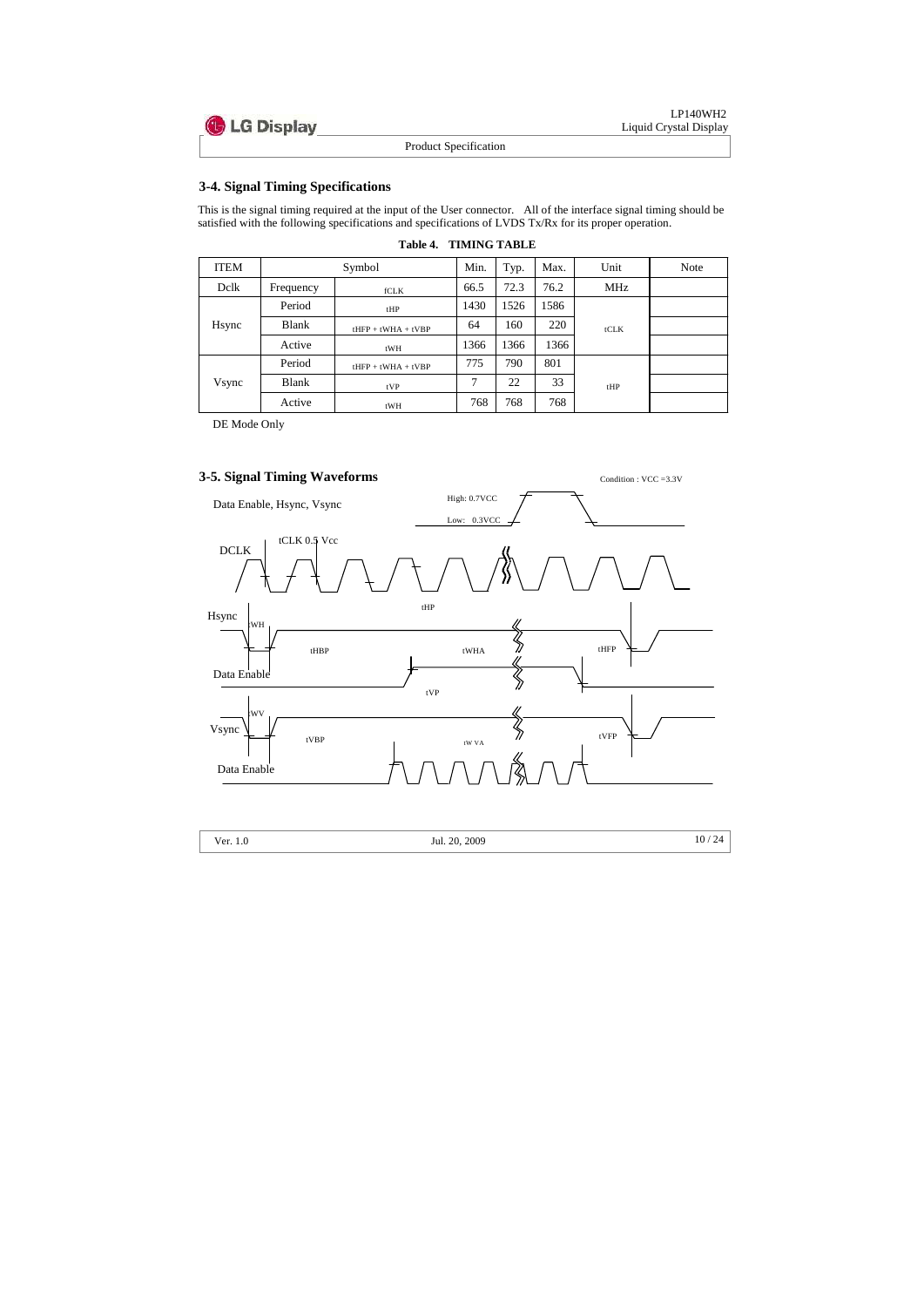

# **3-6. Color Input Data Reference**

The brightness of each primary color (red,green and blue) is based on the 6-bit gray scale data input for the color ; the higher the binary input, the brighter the color. The table below provides a reference for color versus data input.

|              |                   | Input Color Data                            |            |                                        |            |                                                     |            |  |
|--------------|-------------------|---------------------------------------------|------------|----------------------------------------|------------|-----------------------------------------------------|------------|--|
|              | Color             | <b>RED</b>                                  |            | <b>GREEN</b>                           |            | <b>BLUE</b>                                         |            |  |
|              |                   | MSB                                         | <b>LSB</b> | <b>MSB</b>                             | <b>LSB</b> | <b>MSB</b>                                          | <b>LSB</b> |  |
|              |                   | R5 R4 R3 R2 R1 R0                           |            | G5 G4 G3 G2 G1 G0                      |            | B5 B4 B3 B2 B1 B0                                   |            |  |
|              | <b>Black</b>      | $0\;\; 0\;\; 0\;\; 0\;\; 0\;\; 0$           |            | $0\;\; 0\;\; 0\;\; 0\;\; 0\;\; 0$      |            | $0 \t0 \t0 \t0 \t0 \t0$                             |            |  |
|              | Red               | 1 1 1 1 1 1                                 |            | $0\;\; 0\;\; 0\;\; 0\;\; 0\;\; 0$      |            | $0 \t0 \t0 \t0 \t0 \t0$                             |            |  |
|              | Green             | $0\;\; 0\;\; 0\;\; 0\;\; 0\;\; 0$           |            | $1 \t1 \t1 \t1 \t1 \t1$                |            | $0 \t0 \t0 \t0 \t0 \t0$                             |            |  |
| <b>Basic</b> | Blue              | $0\;\; 0\;\; 0\;\; 0\;\; 0\;\; 0$           |            | $0\;\; 0\;\; 0\;\; 0\;\; 0\;\; 0$      |            | $1 \t1 \t1 \t1 \t1 \t1$                             |            |  |
| Color        | Cyan              | $0\;\; 0\;\; 0\;\; 0\;\; 0\;\; 0$           |            | $1 \t1 \t1 \t1 \t1 \t1$                |            | $1 \t1 \t1 \t1 \t1 \t1$                             |            |  |
|              | Magenta           | 1 1 1 1 1 1                                 |            | $0\;\; 0\;\; 0\;\; 0\;\; 0\;\; 0$      |            | $1 \t1 \t1 \t1 \t1 \t1$                             |            |  |
|              | Yello w           | $1 \t1 \t1 \t1 \t1 \t1$                     |            | $1 \t1 \t1 \t1 \t1 \t1$                |            | $0 \t0 \t0 \t0 \t0 \t0$                             |            |  |
|              | White             | $1 \t1 \t1 \t1 \t1 \t1$                     |            | $1 \t1 \t1 \t1 \t1 \t1$                |            | $1\  \  1\  \  1\  \  1\  \  1\  \  1$              |            |  |
|              | <b>RED</b> (00)   | 0 0 0 0 0 0                                 |            | $0\; 0\; 0\; 0\; 0\; 0$                |            | $0\;\; 0\;\; 0\;\; 0\;\; 0\;\; 0$                   |            |  |
|              | RED(01)           | $0 \t0 \t0 \t0 \t0 \t1$                     |            | $0\;\; 0\;\; 0\;\; 0\;\; 0\;\; 0$      |            | $0\ 0\ 0\ 0\ 0\ 0$                                  |            |  |
| <b>RED</b>   | $\ddotsc$         | $\dots$                                     |            | $\dots$                                |            | $\ldots$                                            |            |  |
|              | <b>RED</b> (62)   | $1 \quad 1 \quad 1 \quad 1 \quad 1 \quad 0$ |            | $0\; 0\; 0\; 0\; 0\; 0$                |            | $0 \t0 \t0 \t0 \t0 \t0$                             |            |  |
|              | <b>RED</b> (63)   | $1 \t1 \t1 \t1 \t1 \t1$                     |            | $0\;\; 0\;\; 0\;\; 0\;\; 0\;\; 0$      |            | $0 \t0 \t0 \t0 \t0 \t0$                             |            |  |
|              | GREEN (00)        | $0\ 0\ 0\ 0\ 0\ 0$                          |            | $0\;\; 0\;\; 0\;\; 0\;\; 0\;\; 0$      |            | $0 \t0 \t0 \t0 \t0 \t0$                             |            |  |
|              | <b>GREEN</b> (01) | $0\; 0\; 0\; 0\; 0\; 0$                     |            | 0 0 0 0 0 1                            |            | $0\; 0\; 0\; 0\; 0\; 0$                             |            |  |
| <b>GREEN</b> | $\ldots$          | $\dots$                                     |            | $\ldots$                               |            | $\dots$                                             |            |  |
|              | <b>GREEN</b> (62) | $0 \t0 \t0 \t0 \t0 \t0$                     |            | $1 \t1 \t1 \t1 \t1 \t0$                |            | $\begin{matrix} 0 & 0 & 0 & 0 & 0 & 0 \end{matrix}$ |            |  |
|              | <b>GREEN</b> (63) | $0\;\; 0\;\; 0\;\; 0\;\; 0\;\; 0$           |            | $1 \t1 \t1 \t1 \t1 \t1$                |            | $0 \t0 \t0 \t0 \t0 \t0$                             |            |  |
|              | <b>BLUE</b> (00)  | $0\quad 0\quad 0\quad 0\quad 0\quad 0$      |            | $0\;\; 0\;\; 0\;\; 0\;\; 0\;\; 0$      |            | $0 \t0 \t0 \t0 \t0 \t0$                             |            |  |
|              | BLUE(01)          | $0\;\; 0\;\; 0\;\; 0\;\; 0\;\; 0$           |            | $0\;\; 0\;\; 0\;\; 0\;\; 0\;\; 0$      |            | $0 \t0 \t0 \t0 \t0 \t1$                             |            |  |
| <b>BLUE</b>  | $\ldots$          | $\ldots$                                    |            | $\dots$                                |            | $\dots$                                             |            |  |
|              | <b>BLUE</b> (62)  | 0 0 0 0 0 0                                 |            | $0\; 0\; 0\; 0\; 0\; 0$                |            | $1 \quad 1 \quad 1 \quad 1 \quad 1 \quad 0$         |            |  |
|              | <b>BLUE</b> (63)  | $0\;\; 0\;\; 0\;\; 0\;\; 0\;\; 0$           |            | $0\quad 0\quad 0\quad 0\quad 0\quad 0$ |            | $1 \t1 \t1 \t1 \t1 \t1$                             |            |  |

 **Table 5. COLOR DATA REFERENCE**

| еr | ) |
|----|---|
|    |   |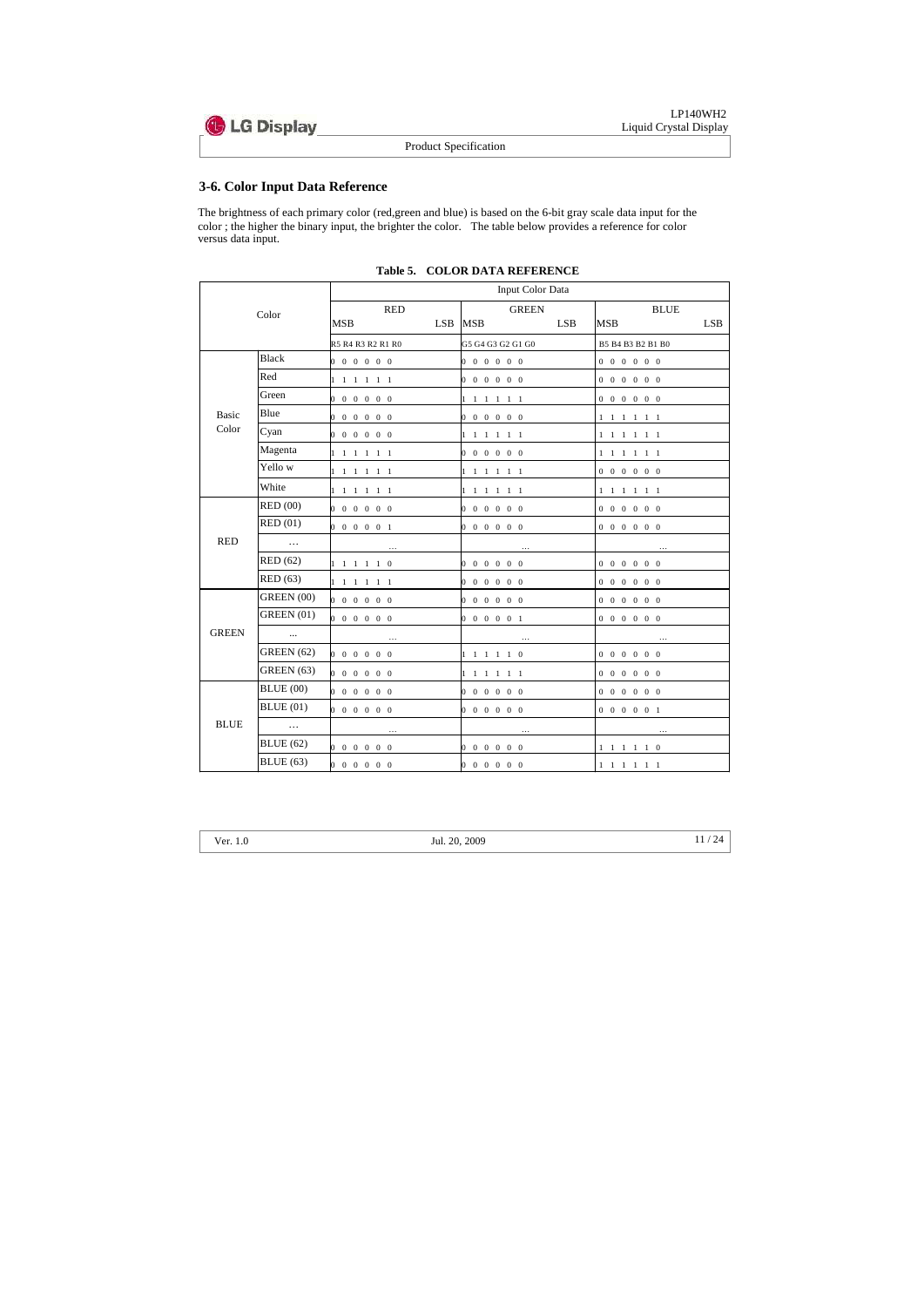#### **3-7. Power Sequence**

## **3-7-1. Logic Power and LVDS Signal Sequence**



|  |  | Table 6. POWER SEQUENCE TABLE |  |
|--|--|-------------------------------|--|
|--|--|-------------------------------|--|

| Parameter      |          | Value                    | Units |    |
|----------------|----------|--------------------------|-------|----|
|                | Min.     | Typ.                     | Max.  |    |
| T1             | 0.5      |                          | 10    | ms |
| T <sub>2</sub> | O        |                          | 50    | ms |
| T <sub>3</sub> | $\theta$ |                          | 50    | ms |
| T <sub>4</sub> | 400      | -                        |       | ms |
| T <sub>5</sub> | 200      |                          |       | ms |
| T6             | 200      | $\overline{\phantom{0}}$ |       | ms |

#### Note)

1. Valid Data has to meet "3-3. LVDS Signal Timing Specifications"

2. Please avoid floating state of interface signal at invalid period.

3. When the interface signal is invalid, be sure to pull down the power supply for LCD VCC to 0V.

4. LED power must be turn on after power supply for LCD and interface signal are valid.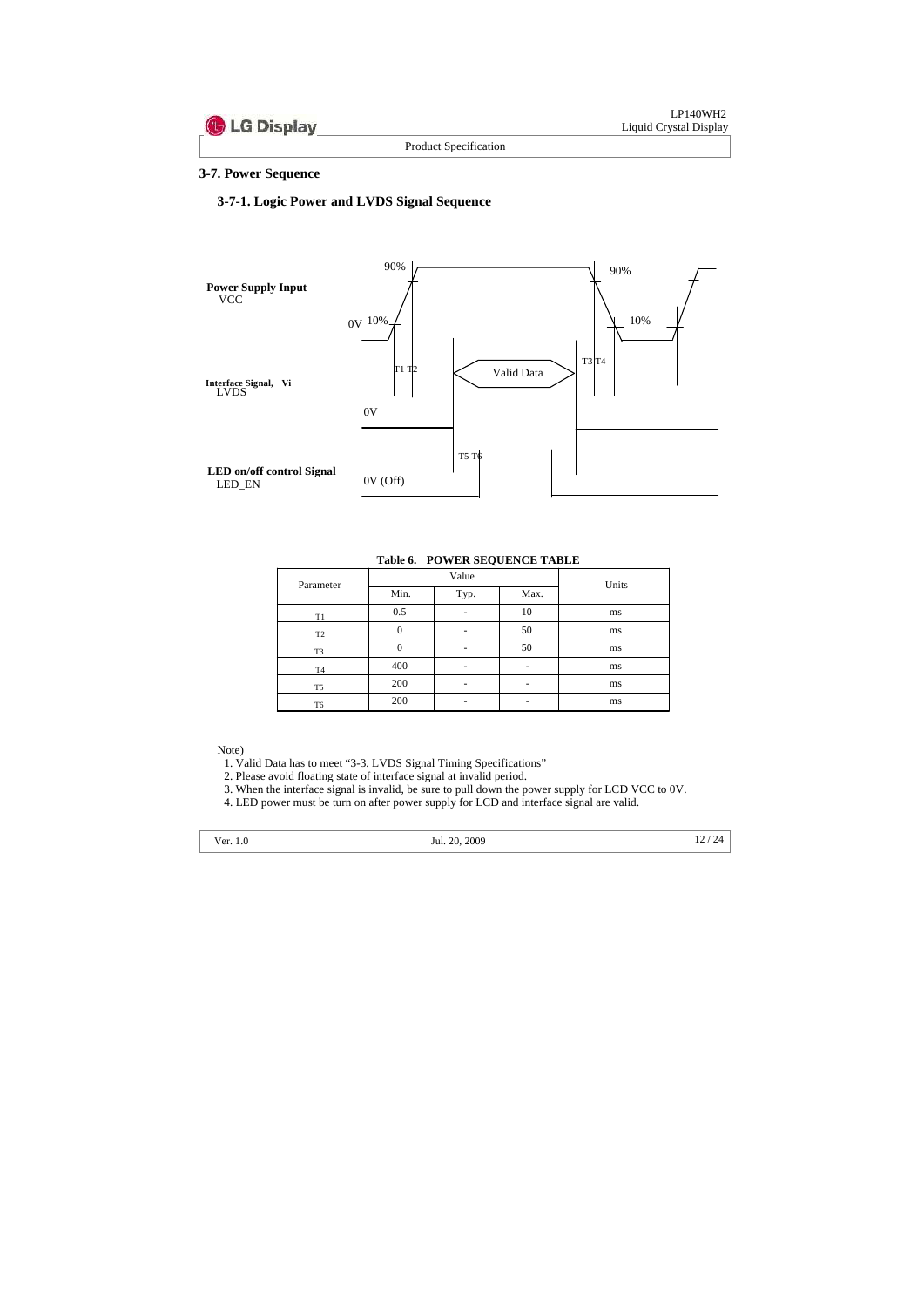## **3-7-2. LED\_EN , PWN and LED Power Sequence**



#### **Table 7. LED POWER SEQUENCE TABLE**

| Parameter      |      | Value | Units |    |
|----------------|------|-------|-------|----|
|                | Min. | Typ.  | Max.  |    |
| T7             | 10   |       |       | ms |
| T8             |      |       |       | ms |
| T <sub>9</sub> |      | -     |       | ms |
| T10            | 10   |       |       | ms |

#### Note)

1. Valid Data of Control signal has to meet "3-1. Electrical Characteristics"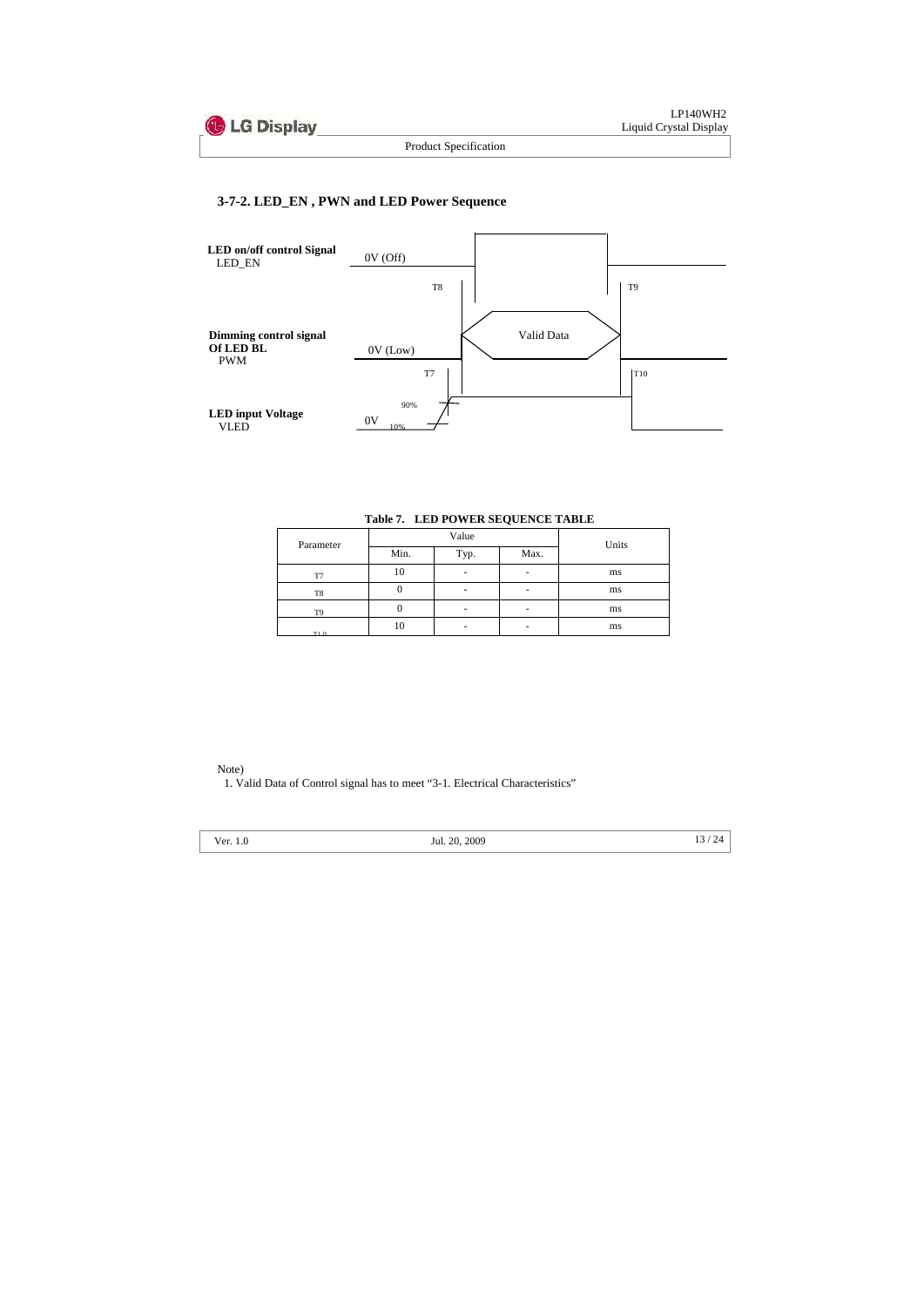Optical characteristics are determined after the unit has been 'ON' and stable for approximately 30 minutes in a dark environment at 25°C. The values specified are at an approximate distance 50cm from the LCD surface at a viewing angle of and equal to  $0^\circ$ .

# **4. Optical Specification**

FIG. 1 presents additional information concerning the measurement equipment and method.





**Table 8. OPTICAL CHARACTERISTICS**

|                                |                               |                      |                          |                          |                          |        | Ta=25 °C, VCC=3.3V, fV=60Hz, fCL K = 72.3MHz |
|--------------------------------|-------------------------------|----------------------|--------------------------|--------------------------|--------------------------|--------|----------------------------------------------|
| Parameter S ymbol              |                               |                      | Values                   |                          |                          | Units  | <b>Notes</b>                                 |
|                                |                               |                      | Min                      | Typ                      | Max                      |        |                                              |
| <b>Contrast Ratio</b>          |                               | CR                   | 400                      | 500                      | $\overline{\phantom{0}}$ |        | 1                                            |
| Surface Luminance, white       |                               |                      | 170                      | 200                      | $\overline{\phantom{a}}$ | cd/m2  | $\overline{2}$                               |
| <b>Luminance Variation</b>     |                               | <b>LW H</b><br>WHITE | 60                       | $\overline{\phantom{0}}$ | $\overline{\phantom{a}}$ | $\%$   | $\overline{3}$                               |
| <b>Response Time</b>           |                               |                      | $\overline{\phantom{a}}$ | 16                       | 25                       | ms     | $\overline{4}$                               |
| <b>Color Coordinates</b>       |                               | $TrR + TrD$          |                          |                          |                          |        |                                              |
|                                | <b>RED</b>                    | RX                   | 0.562                    | 0.592                    | 0.622                    |        |                                              |
|                                |                               | RY                   | 0.311                    | 0.341                    | 0.371                    |        |                                              |
|                                | <b>GREEN</b>                  | GX                   | 0.290                    | 0.320                    | 0.350                    |        |                                              |
|                                |                               | <b>GY</b>            | 0.507                    | 0.537                    | 0.567                    |        |                                              |
|                                | <b>BLUE</b>                   | BX                   | 0.122                    | 0.152                    | 0.182                    |        |                                              |
|                                |                               | BY                   | 0.112                    | 0.142                    | 0.172                    |        |                                              |
|                                | <b>WHITE</b>                  | <b>WX</b>            | 0.283                    | 0.313                    | 0.343                    |        |                                              |
|                                |                               | WY                   | 0.299                    | 0.329                    | 0.359                    |        |                                              |
| <b>Viewing Angle</b>           |                               |                      |                          |                          |                          |        | 5                                            |
|                                | x axis, right $( =0^{\circ})$ | $\bf r$              | 40                       | $\blacksquare$           | $\overline{\phantom{0}}$ | degree |                                              |
| x axis, left $( =180^{\circ})$ |                               | 1                    | 40                       | $\blacksquare$           | $\overline{\phantom{a}}$ | degree |                                              |
| y axis, up $( =90^\circ)$      |                               | $\mathbf u$          | 10                       | $\overline{\phantom{a}}$ | $\overline{\phantom{a}}$ | degree |                                              |
|                                | y axis, down $(=270^{\circ})$ | d                    | 30                       | $\frac{1}{2}$            | $\overline{\phantom{a}}$ | degree |                                              |
| Color Gamut                    |                               | $\%$                 | $\blacksquare$           | 45                       | $\overline{\phantom{a}}$ |        |                                              |
| <b>Gray Scale</b>              |                               |                      |                          |                          |                          |        | 6                                            |

Ver. 1.0 14 / 24 Jul. 20, 2009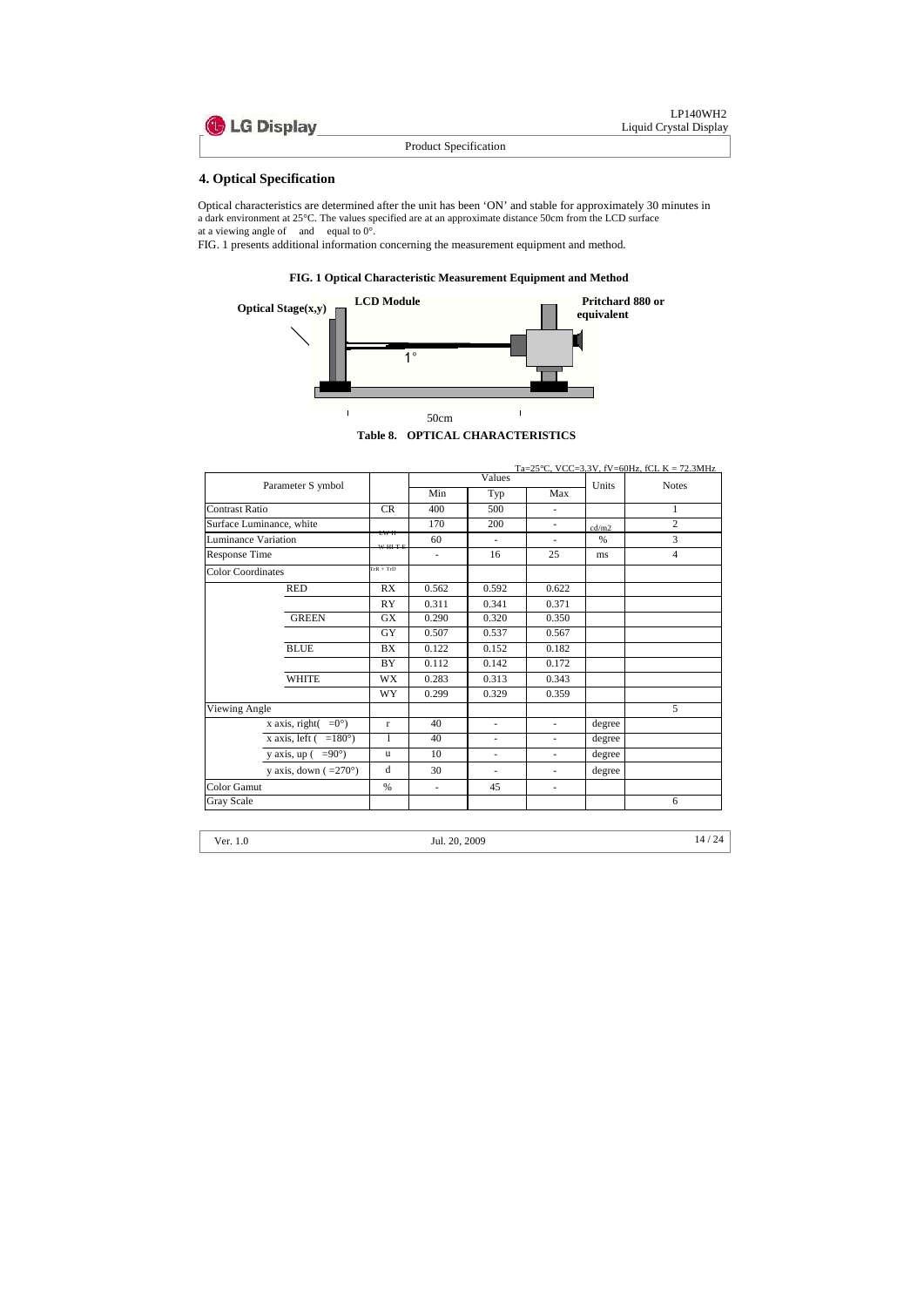

Note)

1. Contrast Ratio(CR) is defined mathematically as

Surface Luminance with all white pixels

Contrast Ratio =

Surface Luminance with all black pixels

2. Surface luminance is the average of 5 point ac ross the LCD surface 50cm from the surface with all pixels displaying white. For more information see FIG 1.

 $LWH = Average(L1, L2, ... L5)$ 

3. The variation in surface luminance , The panel total variation ( W HI TE) is determined by measuring LN at each test position 1 through 13 and then defined as followed numerical formula. For more information see FIG 2.

|              | Minimum $(L1, L2, \ldots L13)$ |  |
|--------------|--------------------------------|--|
| <b>WHITE</b> |                                |  |
| 100          | Maximum $(L1, L2,  L13)$       |  |

- 4. Response time is the time required for the display to transition from white to black (rise time, TrR) and from black to white(Decay Time, TrD). For additional information see FIG 3.
- 5. Viewing angle is the angle at which the contrast ratio is greater than 10. The angles are determined for the horizontal or x axis and the vertical or y axis with respect to the z axis which is normal to the LCD surface. For more information see FIG 4.

6. Gray scale spec ification  $*$  fV = 60Hz

| Gray Level     | Luminance [%] (Typ) |  |  |
|----------------|---------------------|--|--|
| L <sub>0</sub> | 0.18                |  |  |
| L7             | 1.70                |  |  |
| L15            | 6.14                |  |  |
| L23            | 12.9                |  |  |
| L31            | 21.7                |  |  |
| L39            | 34.8                |  |  |
| L47            | 52.4                |  |  |
| L55            | 73.8                |  |  |
| L63            | 100                 |  |  |